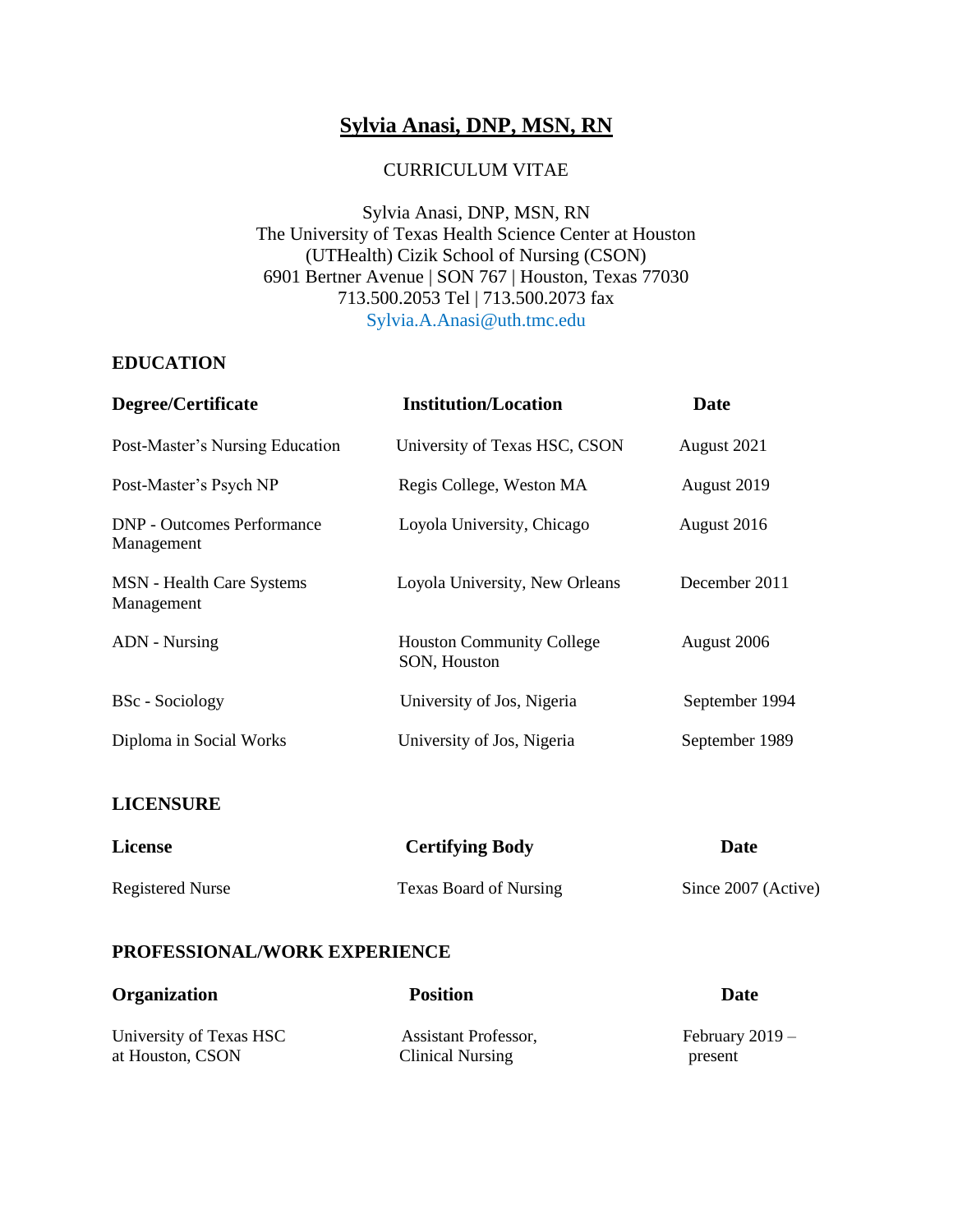| University of Texas HSC<br>at Houston, CSON                    | Undergraduate Clinical Instructor,<br><b>Psych Nursing (Adjunct Faculty)</b> | January $2017 -$<br>January 2019  |
|----------------------------------------------------------------|------------------------------------------------------------------------------|-----------------------------------|
| University of Texas HSC<br>Harris County Psychiatric Center    | <b>Staff Nurse</b>                                                           | June 2012 -<br>January 2019       |
| University of Houston -<br>School of Nursing                   | Clinical Instructor, Psych Nursing<br>(Adjunct Faculty)                      | <b>January 2017 -</b><br>May 2018 |
| <b>United Healthcare</b><br><b>Insurance Group</b>             | <b>Clinical Service Coordinator</b>                                          | April 2012                        |
| <b>Richmond State Supported</b><br>Living Center, Richmond, TX | <b>Staff Nurse</b>                                                           | March $2009 -$<br>June 2012       |
| <b>Intracare Psychiatry Hospital</b><br>South, Houston, TX     | <b>Staff Nurse</b>                                                           | April 2008 -<br>January 2012      |
| Harris County Hospital District -<br>Bentaub Hospital, Houston | <b>Staff Nurse</b>                                                           | February 2007 -<br>March 2009     |
| Resource Home Health Services,<br>Houston, TX                  | Home Health RN                                                               | October $2009 -$<br>March 2012    |
| Sultan Medical Services,<br>Houston, TX                        | Home Health RN                                                               | March $2010 -$<br>March 2012      |

## **PROFESSIONAL ASSOCIATION MEMBERSHIP**

| <b>Organization</b>                                                                       | Role   | <b>Date</b>                 |
|-------------------------------------------------------------------------------------------|--------|-----------------------------|
| Sigma Theta Tau International<br>Honor Society of Nursing<br>Xi Psi-at-Large Chapter #357 | Member | May 2011 -<br>February 2019 |
| Sigma Theta Tau International<br>Honor Society of Nursing<br>Zeta Pi Chapter #158         | Member | February 2019 -<br>present  |
| <b>American Nurse Association</b>                                                         | Member | September 2016<br>-present  |
| <b>Texas Nurse Association</b>                                                            | Member | September 2016<br>-present  |
| American Psychiatric Nurse<br>Association                                                 | Member | September 2019 –<br>present |